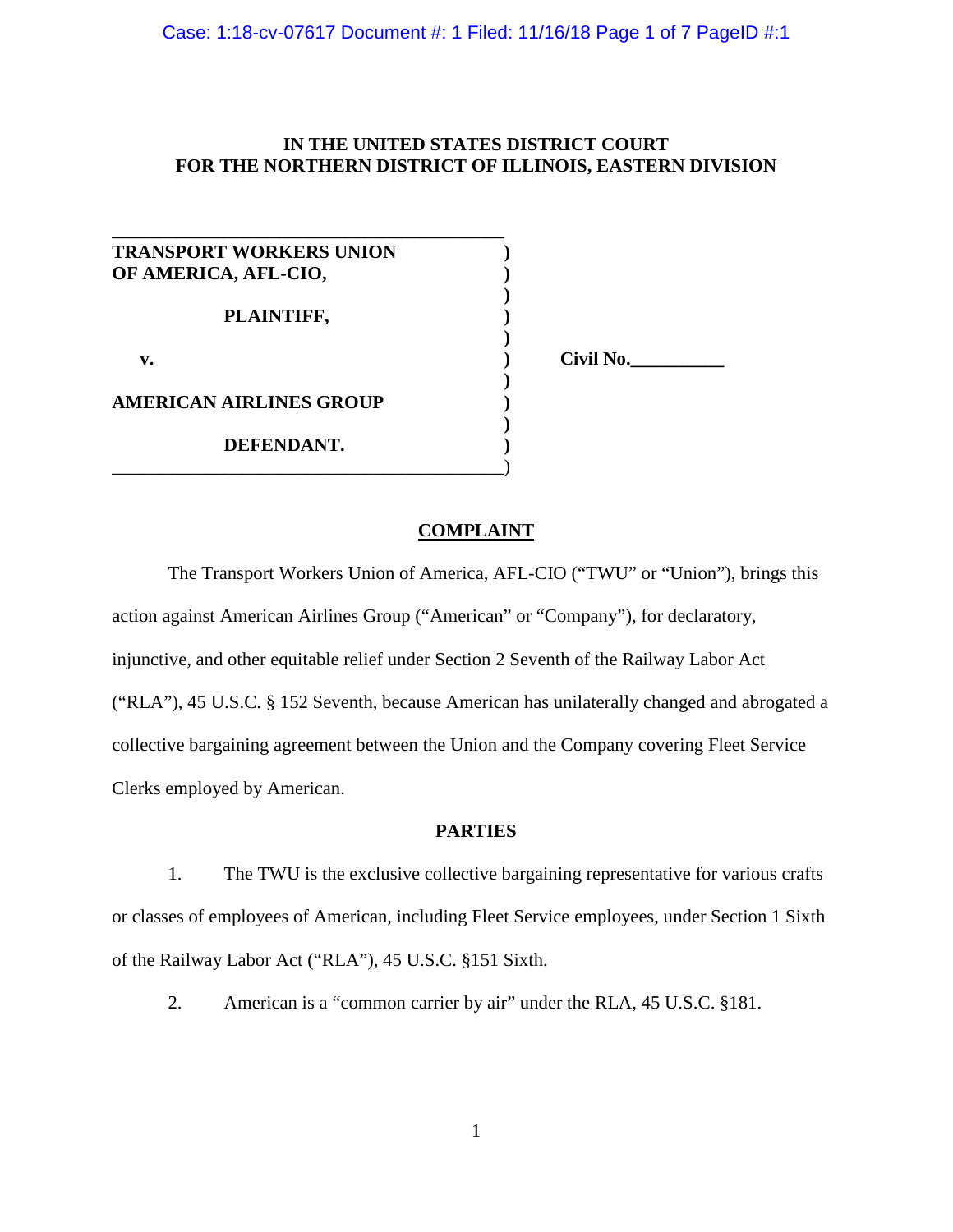#### **JURISDICTION AND VENUE**

3. This Court has jurisdiction to hear TWU's complaint pursuant to 28 U.S.C. §§ 1331 and 1337 because it arises under the RLA, an act of Congress regulating interstate commerce; and because TWU seeks a declaratory judgment pursuant to 28 U.S.C. §§ 2201 and 2202.

4. Venue is proper in this Court pursuant to 28 U.S.C. §1391 (b) and (c) because American maintains a station where Fleet Service workers are employed within this District, and actions that are at issue in the current dispute arose in this District.

### **STATEMENT OF THE CLAIM**

5. TWU and American are parties to a collective bargaining agreement ("CBA") that governs the rates of pay, rules and working conditions of American employees in the craft and class of Fleet Service employees. Fleet Service employees perform various functions for American related to transportation of cargo, baggage and freight, including the work of loading, unloading, transfer, tracking and transportation of cargo, baggage and freight, as well cleaning and servicing of aircraft cabins.

6. While certain aviation employees are required by federal law or federal Department of Transportation regulations to submit to random or regular drug tests, no federal law or regulation requires Fleet Service employees to submit to drug tests.

7. Article 29 of the CBA provides for drug tests of Fleet Service employees in situations when there is "reasonable cause" for doing so, or after an accident.

8. The Company's drug and alcohol testing policy provides for drug testing of Fleet Service employees when the Company has reasonable cause to believe that an employee is in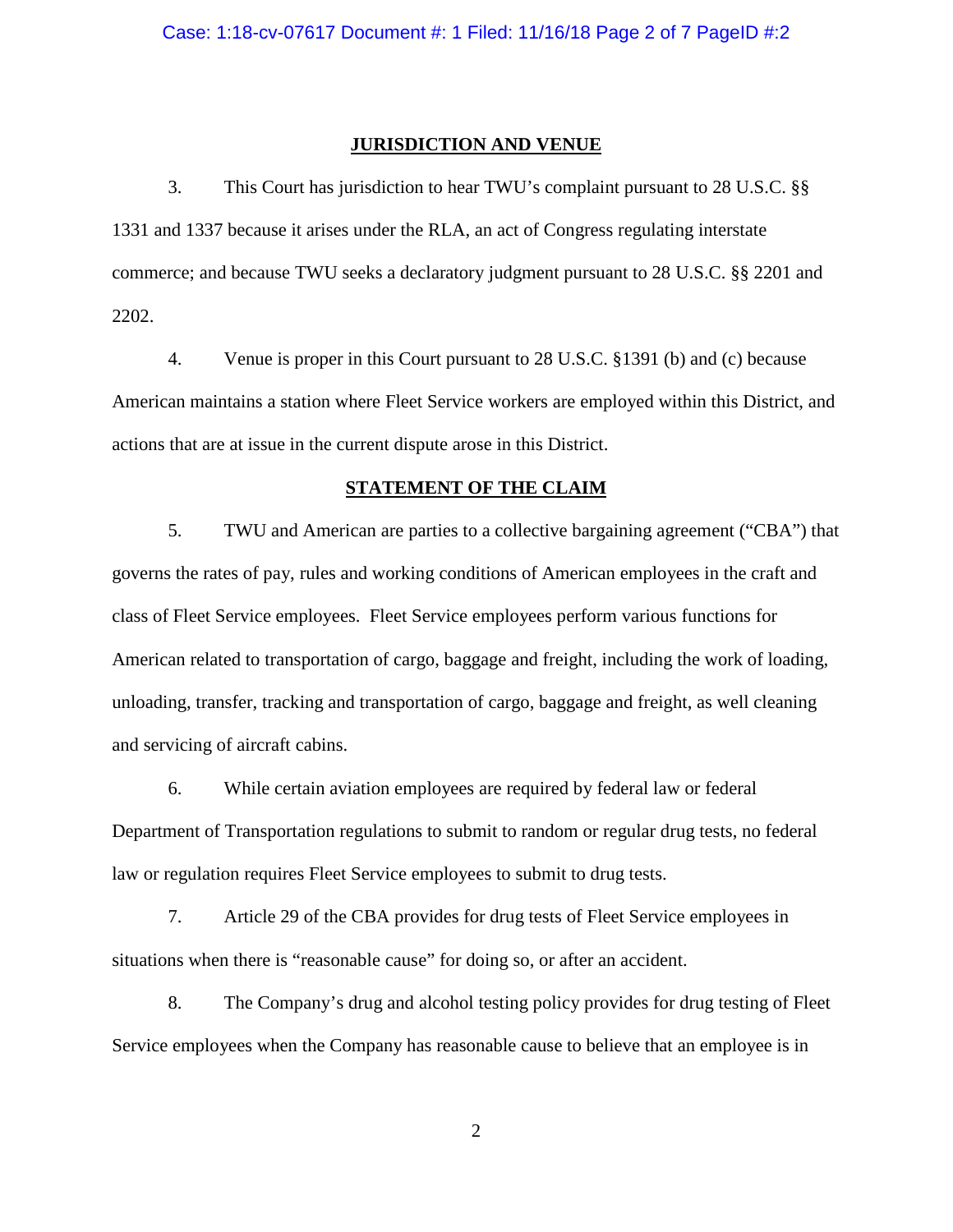#### Case: 1:18-cv-07617 Document #: 1 Filed: 11/16/18 Page 3 of 7 PageID #:3

violation of Company Rules 25, 26 and 33, and after an accident.

9. Company Rules 25, 26 and 33 prohibit employees from reporting for or carrying on work while intoxicated or showing signs of intoxication; possessing intoxicants while on company premises or in company uniform; or from possessing, manufacturing, distributing, dispensing or using any narcotic, barbiturate, mood-affecting, tranquilizing or hallucinogenic substance (other than in accordance with medical authorization) which affects or could affect judgment, performance, or safety while on the job or on Company property.

10. Article 29 of the CBA provides that a Fleet Service employee who is required to take a "reasonable cause or post-accident" drug test is entitled to have a Union representative present during certain portions of the specimen collection process.

11. The Company's drug and alcohol testing policy establishes certain procedures to be followed for drug testing, and recognizes the right of union-represented employees subjected to drug testing to representation by a union officer.

12. Under the CBA, and the Company's drug and alcohol testing policy, for employees like Fleet Service employees who are not subject to federally required drug and alcohol testing, the only recognized basis for drug testing are when there is "reasonable cause" to believe there has been a violation of Company Rules 25, 26 or 33, or after an accident.

13. Despite the CBA and American's drug and alcohol testing policy, American has begun requiring drug tests of Fleet Service employees in circumstances other than reasonable cause or post-accident situations.

14. American has begun requiring drug tests of Fleet Service employees in connection with a contract between the Company and the United States Postal Service ("USPS"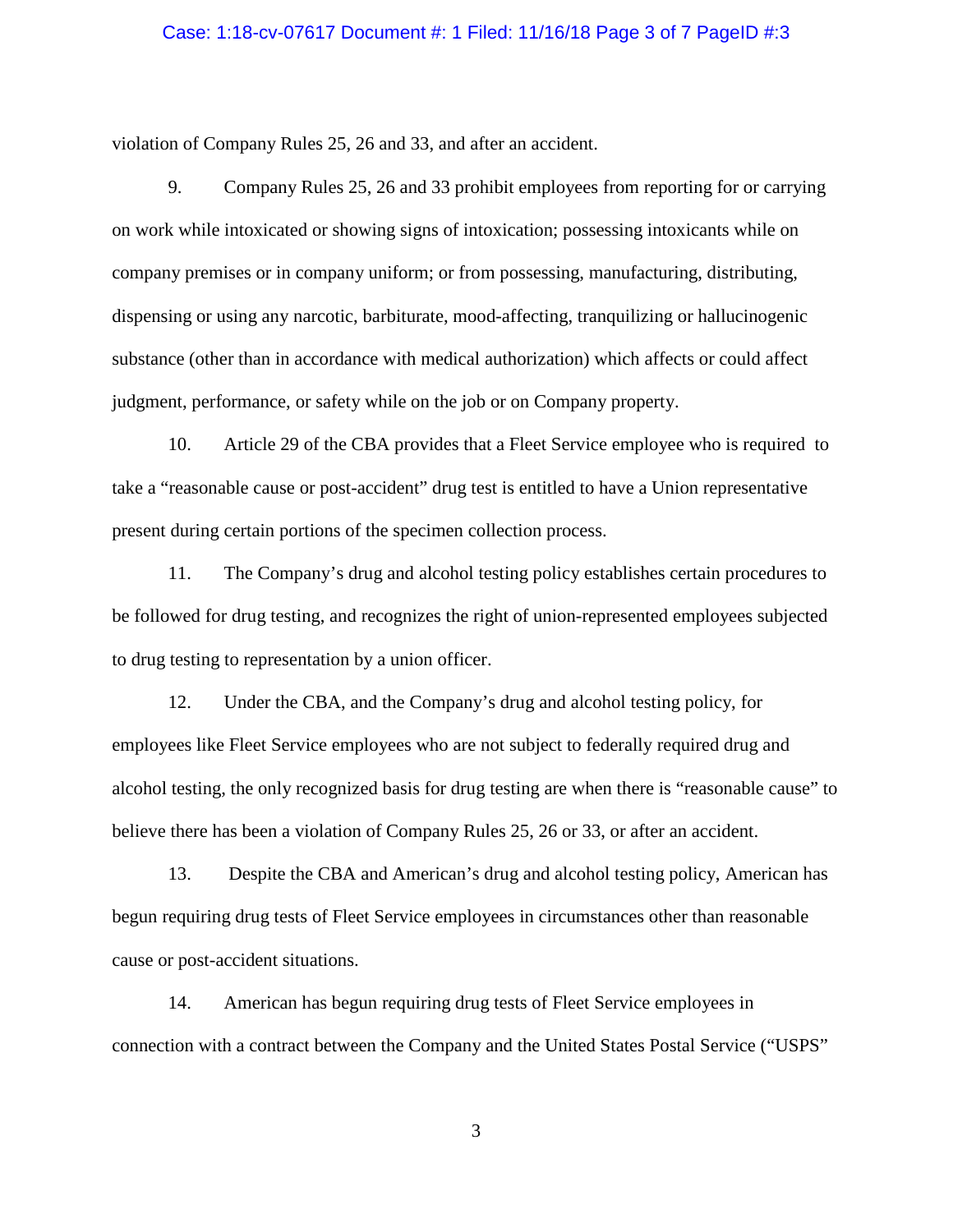#### Case: 1:18-cv-07617 Document #: 1 Filed: 11/16/18 Page 4 of 7 PageID #:4

or "Postal Service") in the absence of either "reasonable cause" under American's drug and alcohol testing policy and the CBA, or an accident.

15. American has told TWU officers that it is requiring drug tests for Fleet Service employees because it is demanded by the USPS, and by laws relied on by the USPS in asserting that employees of USPS contractors be drug tested.

16. TWU has asked American to identify any law or regulation on which the Company relies in asserting that drug testing of Fleet Service employees is required by law.

17. In response to TWU's request that American identify any law or regulation on which the Company relies in asserting that drug testing of Fleet Service employees is required by law, American has cited only USPS forms and booklets that cite statutory provisions that authorize the USPS to ask for drug tests and other information from USPS contractors and contractor employees, and USPS documents for contractors that inform contractors that the USPS requires that contractor employees be drug tested.

18. No federal or state law or regulation requires that airline Fleet Service employees who handle mail be drug tested.

19. Although American has cited the USPS demands for drug testing of employees who handle mail as justification for drug testing Fleet Service employees, American has been drug testing Fleet Service employees who are not involved in handling mail.

20. On November 2, 2018, TWU wrote to American asserting that: the Company has no basis in law for drug testing Fleet Service employees; American's drug testing of Fleet Service employees has no basis in either the CBA or the Company's drug and alcohol testing policy; drug testing of Fleet Service employees generally constituted a unilateral change of the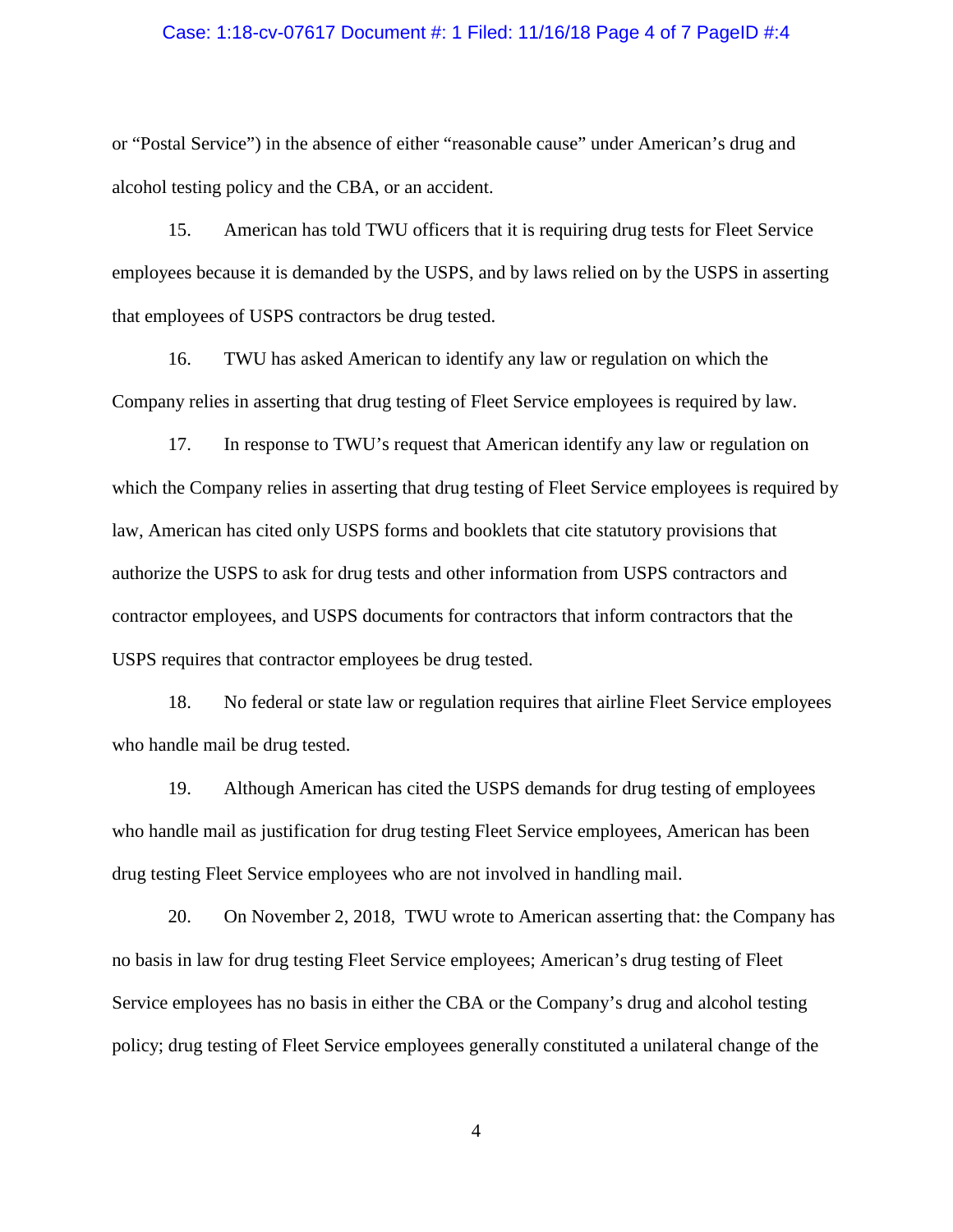CBA; and drug testing of Fleet Service employees without compliance with Article 29 of the CBA or American's own drug testing policies and procedures constituted a unilateral change of the CBA.

## **CAUSE OF ACTION: VIOLATION OF THE RAILWAY LABOR ACT**

21. TWU incorporates by reference, as if fully set forth herein, each and every allegation of paragraphs 1 through 20.

22. Section 2, Seventh of the RLA, 45 U.S.C. §152, Seventh, provides: "No carrier,

its officers, or agents shall change the rates of pay, rules, or working conditions of its employees,

as a class, as embodied in agreements except in the manner prescribed in such agreements or in

section 156 of this title."

23. Section 6 of the RLA, 45 U.S.C. § 156, provides:

Carriers and representatives of the employees shall give at least thirty days' written notice of an intended change in the agreements affecting rates of pay, rules, or working conditions, and the time and place for the beginning of conference between the representatives of the parties interested in such intended changes shall be agreed upon within ten days after the receipt of said notice, and said time shall be within the thirty days provided in the notice. In every case where such notice of intended change has been given, or conferences are being held with reference thereto, or the services of the Mediation Board have been requested by either party, or said Board has proffered its services, rates of pay, rules, or working conditions shall not be altered by the carrier until the controversy has been finally acted upon, as required by section 155 of this title, by the Mediation Board, unless a period of ten days has elapsed after termination of conferences without request for or proffer of the services of the Mediation Board.

24. By drug testing its Fleet Service employees in the absence of cause or an accident, American has effectively rejected, abrogated, and changed the CBA not "in the manner prescribed in such agreement or in section 156 of" the RLA, and therefore in violation of Section 2, Seventh of the RLA.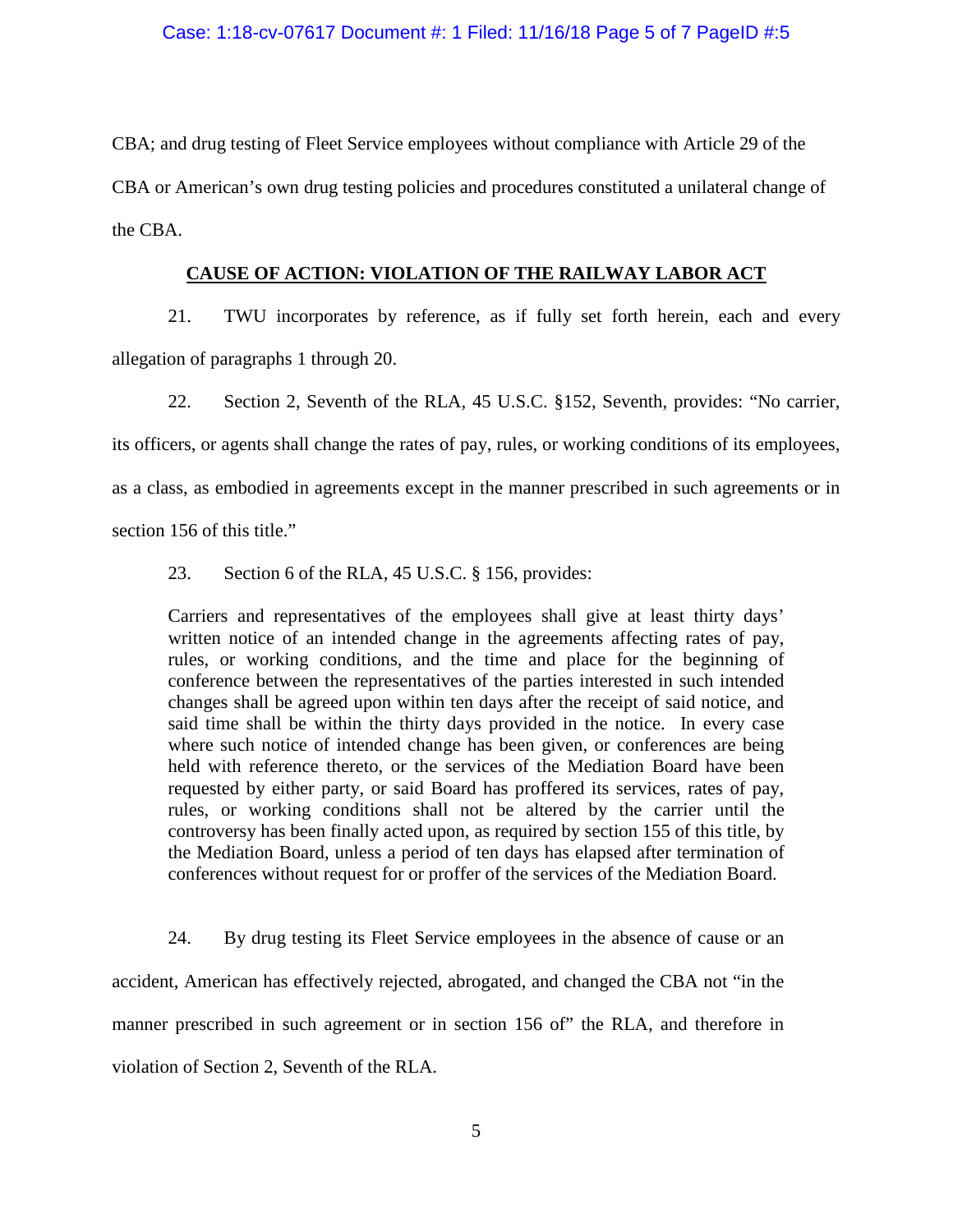25. By drug testing its Fleet Service employees without compliance with Article 29 of the CBA or American's own drug testing policies and procedures, American has effectively rejected, abrogated, and changed the CBA not "in the manner prescribed in such agreement[] or in section 156 of" the RLA, and therefore in violation of Section 2, Seventh of the RLA.

## **REQUEST FOR RELIEF**

WHEREFORE, TWU respectfully requests that the Court:

A. DECLARE that by drug testing its Fleet Service employees in the absence of cause or an accident, American has violated RLA Section 2, Seventh and will continue to violate Section 2 Seventh so long as it continues to do so;

B. DECLARE that by drug testing its Fleet Service employees without compliance with Article 29 of the CBA or American's own drug testing policies and procedures, American has violated RLA Section 2, Seventh and will continue to violate Section 2 Seventh so long as it continues to do so;

C. ENJOIN American from drug testing Fleet Service employees; and from drug testing of Fleet Service employees without compliance with Article 29 of the CBA or American's own drug testing policies and procedures:

D. GRANT TWU reasonable attorneys' fees and the costs of this action;

E. GRANT TWU all other relief that the Court deems just and proper.